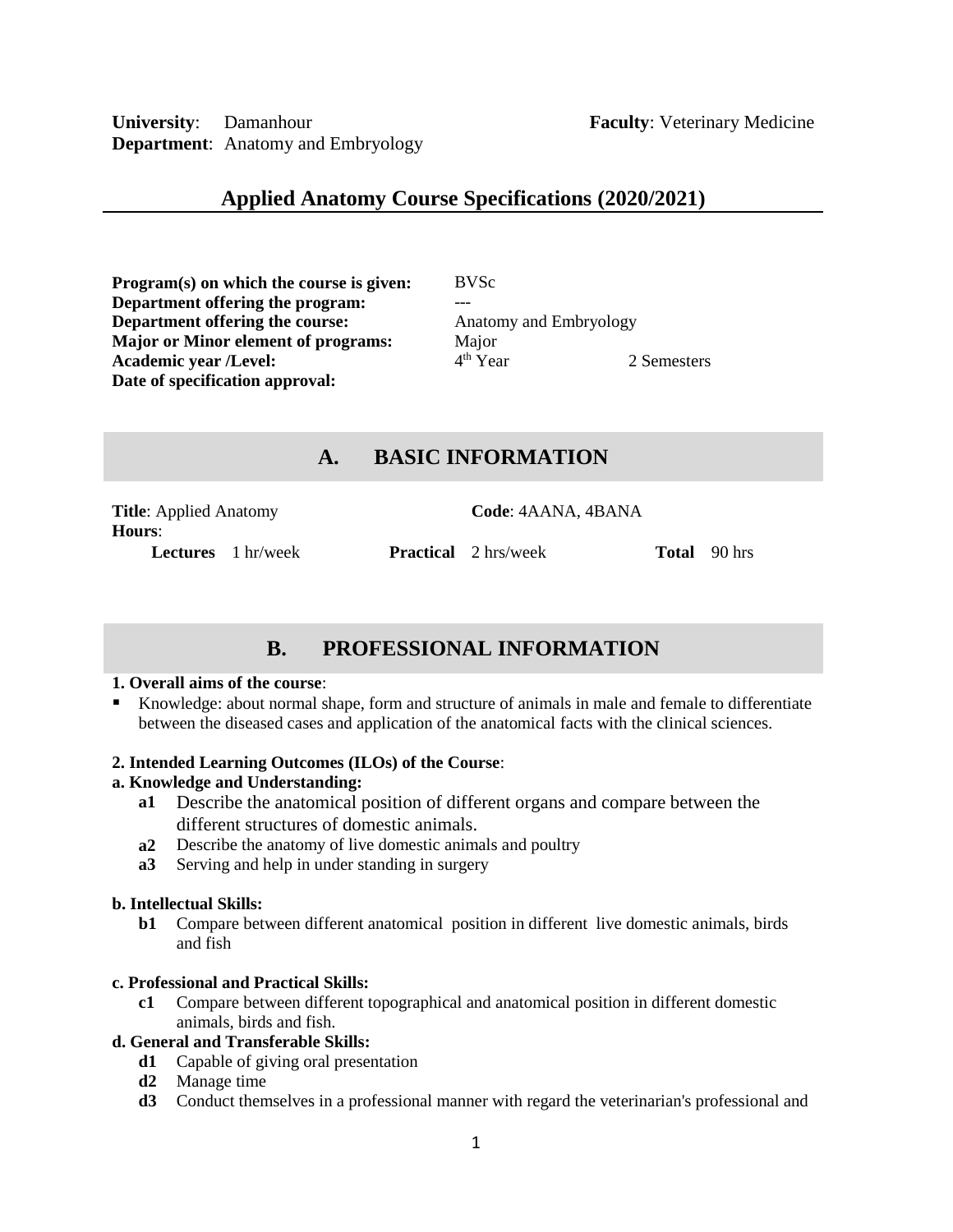legal responsibilities and understand and apply the ethical codes as set out in General Organization of Veterinary Services (GOVS).

- **d4** Communicate effectively by working with teamwork of veterinarians in Veterinary Clinics, Laboratories or animal farms.
- **d5** Plane their career

## **3. Contents**:

| 1 <sup>st</sup> Semester                                       |       |        |                 |                  |
|----------------------------------------------------------------|-------|--------|-----------------|------------------|
|                                                                |       | No. of |                 |                  |
| <b>Topic</b>                                                   |       | hours  | <b>Lectures</b> | <b>Practical</b> |
| Surface and topographic anatomy of head region                 |       | 9      | 3               | 6                |
| Nerve block of head                                            |       | 9      | 3               | 6                |
| Surface and topographic anatomy of neck region                 |       | 9      | 3               | 6                |
| Surface and topographic anatomy of the thoracic limb           |       | 9      | 3               | 6                |
| Nerve block of thoracic limb and sit of injection of its joint |       |        | 3               | 6                |
|                                                                |       |        |                 |                  |
| $2nd$ Semester                                                 |       |        |                 |                  |
| Surface and topographic anatomy of trunk region                |       | 9      | 3               | 6                |
| Area of auscultation and percussion                            |       | 9      | 3               | 6                |
| Applied anatomy of Mammary gland and urogenital organs         |       | 9      | 3               | 6                |
| Surface and topographic anatomy of pelvic limb                 |       | 9      | 3               | 6                |
| Nerve block of pelvic limb and sit of injection of its joint   |       | 9      | 3               | 6                |
|                                                                | Total | 90     | 30              | 60               |

## **4. Teaching and Learning Methods**:

- **4.1** Lectures and practical of every topic in the course.
- **4.2** Collection of some information from text books.
- **4.3** Field visits (farms and villages).
- **4.4** Application with clinical cases in Faculty Clinic.

#### **5. Student Assessment Methods**:

|     | Exam                            |                                                                 |
|-----|---------------------------------|-----------------------------------------------------------------|
| 5.1 | Written Mid-term                | To assess the ability to understand and remember knowledge, and |
|     |                                 | intellectual skills                                             |
| 5.2 | Written Final-term              | To assess the ability to understand and remember                |
|     | <b>5.3</b> Practical Final-term | To assess professional skills                                   |
|     | <b>5.4</b> Oral Final-term      | To assess skills of discussion                                  |

#### **Assessment Schedule** (in each semester):

|                     | Exam                        | Week             |
|---------------------|-----------------------------|------------------|
| <b>Assessment 1</b> | Written Mid-term            | <b>Qth</b>       |
| <b>Assessment 2</b> | Written Final-term          | 16 <sup>th</sup> |
| <b>Assessment 3</b> | <b>Practical Final-term</b> | 16 <sup>th</sup> |
| <b>Assessment 4</b> | Oral Final-term             | 16 <sup>th</sup> |

#### **Weighing of assessments**

| ы | $v_{0}$<br>_____________ | ' •<br>$-0.0002$ |  |
|---|--------------------------|------------------|--|
|   |                          |                  |  |